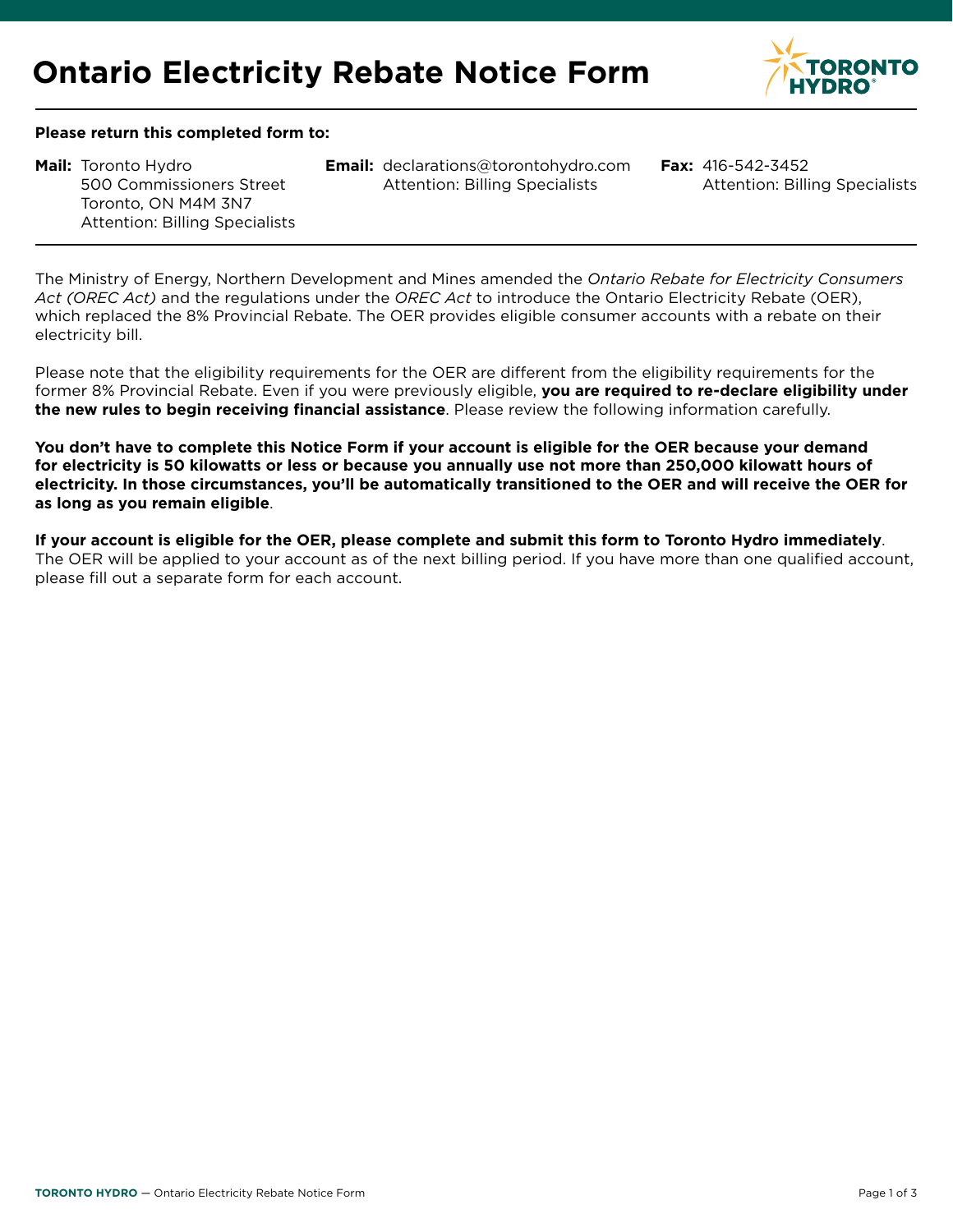# **Eligibility Criteria for The Ontario Electricity Rebate**

To be eligible for the OER, the consumer account must meet at least one of the eligibility criteria below:

### **Do you qualify? (Select the statement that is most applicable to you)**:

| The consumer carries on a business that is a farming business for the purposes of the Farm Registration<br>and Farm Organizations Funding Act, 1993, and holds a valid registration number assigned under that Act<br>or has had their obligation to file a farming business registration form waived pursuant to an order made<br>under subsection 22(6) of that Act.                                                                                                                                                                                                                                                                                                                                                                                                                                                                                                                                                                                                                                                                                                                                                                                                                                                                                                                                                                                                                                                                                                                                                                                                                                                                                                              |
|-------------------------------------------------------------------------------------------------------------------------------------------------------------------------------------------------------------------------------------------------------------------------------------------------------------------------------------------------------------------------------------------------------------------------------------------------------------------------------------------------------------------------------------------------------------------------------------------------------------------------------------------------------------------------------------------------------------------------------------------------------------------------------------------------------------------------------------------------------------------------------------------------------------------------------------------------------------------------------------------------------------------------------------------------------------------------------------------------------------------------------------------------------------------------------------------------------------------------------------------------------------------------------------------------------------------------------------------------------------------------------------------------------------------------------------------------------------------------------------------------------------------------------------------------------------------------------------------------------------------------------------------------------------------------------------|
| The account is in respect of a long-term care home licensed under the Long-Term Care Homes Act,<br>2007, other than an account that is also in respect of a hospital as defined in the Broader Public Sector<br>Accountability Act, 2010.                                                                                                                                                                                                                                                                                                                                                                                                                                                                                                                                                                                                                                                                                                                                                                                                                                                                                                                                                                                                                                                                                                                                                                                                                                                                                                                                                                                                                                           |
| The account is solely in respect of a multi-unit complex and all of the following conditions are met:<br>1. The multi-unit complex is not in any part any of the following:<br>a. A hotel, motel or motor hotel, resort, lodge, tourist camp, cottage or cabin establishment, inn,<br>campground, trailer park, tourist home, bed and breakfast vacation establishment or vacation<br>home.<br>b. Living accommodation occupied by a person for penal or correctional purposes.<br>c. A hospital.<br>d. A premises that is subject to the Ministry of Correctional Services Act or the Child, Youth and<br>Family Services Act, 2017.<br>e. Short-term living accommodation provided as emergency shelter.<br>Living accommodation provided by an educational institution to its students or staff where<br>f.<br>the living accommodation is provided primarily to persons under the age of majority, or all<br>major questions related to the living accommodation are decided after consultation with a<br>council or association representing the residents, and the living accommodation is not intended<br>for year-round occupancy by full-time students or staff and members of their households.<br>g. A university, college of applied arts and technology or other entity that provides post-secondary<br>education.<br>h. A premises that is identified by a NAICS code commencing with the digits 21, 22, 23, 31, 32 or 33.<br>The consumer has a demand for electricity of greater than 50 kilowatts and the consumer annually<br>2.<br>uses more than 250,000 kilowatt hours of electricity.<br>3.<br>The multi-unit complex contains at least two qualifying units. |
| 4. At least 50% of the units in the multi-unit complex are qualifying units.                                                                                                                                                                                                                                                                                                                                                                                                                                                                                                                                                                                                                                                                                                                                                                                                                                                                                                                                                                                                                                                                                                                                                                                                                                                                                                                                                                                                                                                                                                                                                                                                        |

## **For Multi-unit Complexes, please enter unit information:**

Number of units<sup>1</sup> :

┱

Number of Qualifying units<sup>2</sup>:

<u> 1980 - Johann Stoff, deutscher Stoffen und der Stoffen und der Stoffen und der Stoffen und der Stoffen und de</u>

<sup>1</sup> "Unit" means (a) a unit as defined in the *Condominium Act, 1998*; (b) a residential unit or a rental unit, as defined in subsection 2(1) of the *Residential Tenancies Act, 2006*; (c) a member unit or a non-member unit, as defined in the *Co-operative Corporations Act*; or (d) premises that is demised premises for the purposes of the *Commercial Tenancies Act*.

<sup>&</sup>lt;sup>2</sup> "Qualifying unit" means a unit that (a) consists of a self-contained room or set of rooms; (b) contains kitchen and bathroom facilities that are for the sole use of the unit; and (c) is occupied and used as a residence.